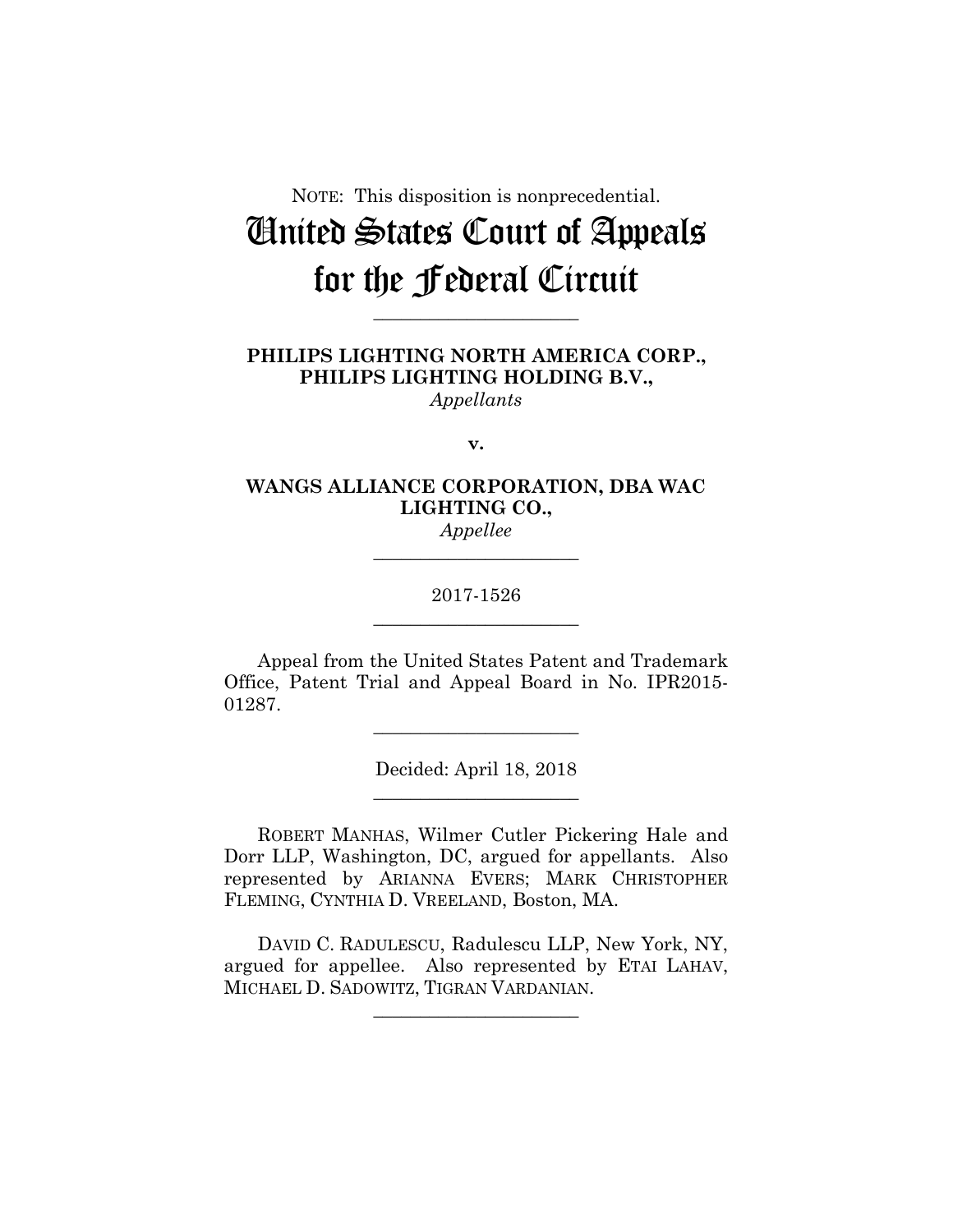## Before MOORE, TARANTO, and CHEN, *Circuit Judges.*

## TARANTO, *Circuit Judge.*

Philips Lighting North America Corp. owns U.S. Patent No. 6,013,988. In an inter partes review, the Patent Trial & Appeal Board decided that claims 1 and 2 of the patent are unpatentable. We affirm.

# I

## A

The '988 patent describes a circuit arrangement for a signaling light, such as a traffic light, that uses a lightemitting diode (LED), rather than a traditional incandescent lamp, as its light source. '988 patent, col. 1, lines 21– 31. Typically, a signaling light in a traffic light system is regulated by a control unit having a solid-state relay—an electronic switch that turns on and off the power supplied to the light. *Id.*, col. 1, lines 32–34; *see also id.*, col. 3, lines 21–25. The control unit conducts status tests of the relay and of the signaling light at the connection terminals to make sure that multiple traffic lights (*e.g.*, red and green) are not on at the same time. *See id.*, col. 1, lines 32–41.

Although replacing traditional incandescent traffic lights with LEDs saves energy, a simple replacement causes problems for the status tests. *Id.*, col. 1, lines 38– 41. The problem derives from the fact that solid-state relays conduct current even in the "off" state, resulting in "leakage current." *Id.*, col. 1, line 36–38. "Leakage current" is not a problem for an incandescent lamp, which has "a comparatively low impedance... in the extinguished state, with the result that the removal of the leakage current through the incandescent lamp leads to only a low voltage at the connection terminals of the control circuit." *Id.*, col. 1, lines 61–65. But leakage current is a problem for LEDs, which are semiconductor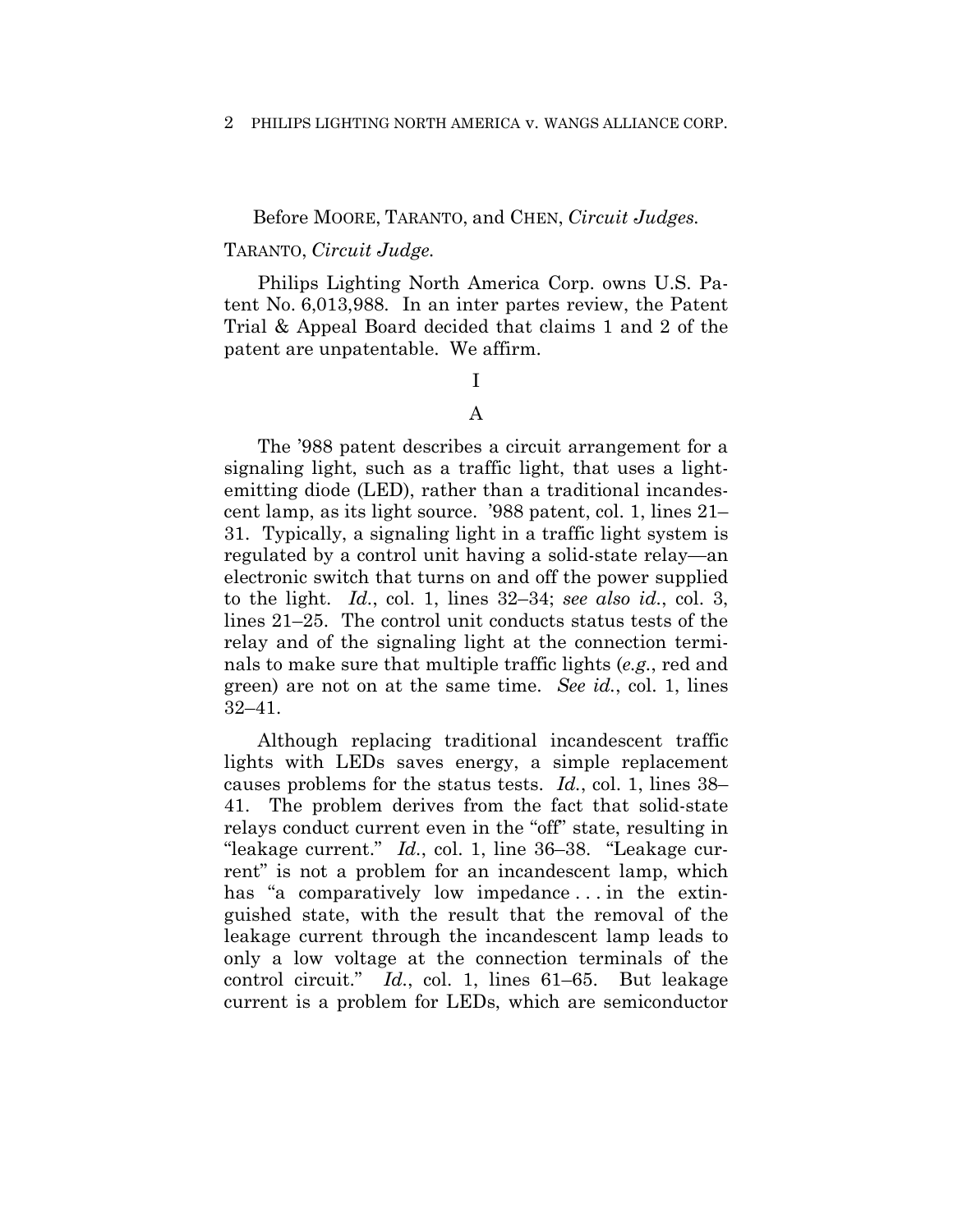light sources having a high impedance even in the "off" state; for LEDs, leakage current from a solid-state relay results in a relatively high voltage at the connection terminals and produces incorrect status test results. *Id.*, col. 1, lines 36–41.

The solution described in the '988 patent is the addition of a subsidiary circuit called a "self-regulating current-conducting network," which allows for the retrofitting of LEDs in existing traffic light systems without producing status-test problems. *Id.*, col. 1, lines 47–59. An LED traffic light system is depicted in Figure 1 of the patent (Philips-annotated version below), where VB is the control unit; LB is the LED; A and B are the connection terminals to the control unit; and C and D are the connection terminals to the LED. *Id.*, col. 2, lines 55– 60, & Fig. 1.



This case has focused on the three numbered components (I, II, and III) and the order in which they appear: specifically, I before II before III. The input filter (I) selectively rejects and transmits input signals at particular frequencies and contains a rectifier that transforms alternating current (AC) from the power lines to direct current (DC) that flows to the LED. *Id.*, col. 2, lines 22– 24, 57; *id.*, col. 4, lines 2–5; *see also Wangs Alliance Corp. v. Koninklijke Philips N.V.*, No. IPR2015-01287, 2015 WL 9599171, at \*4 (P.T.A.B. Nov. 30, 2015) (*Institution Decision*). The converter (III) contains a control circuit and a switch-mode converter ("switching element") that oper-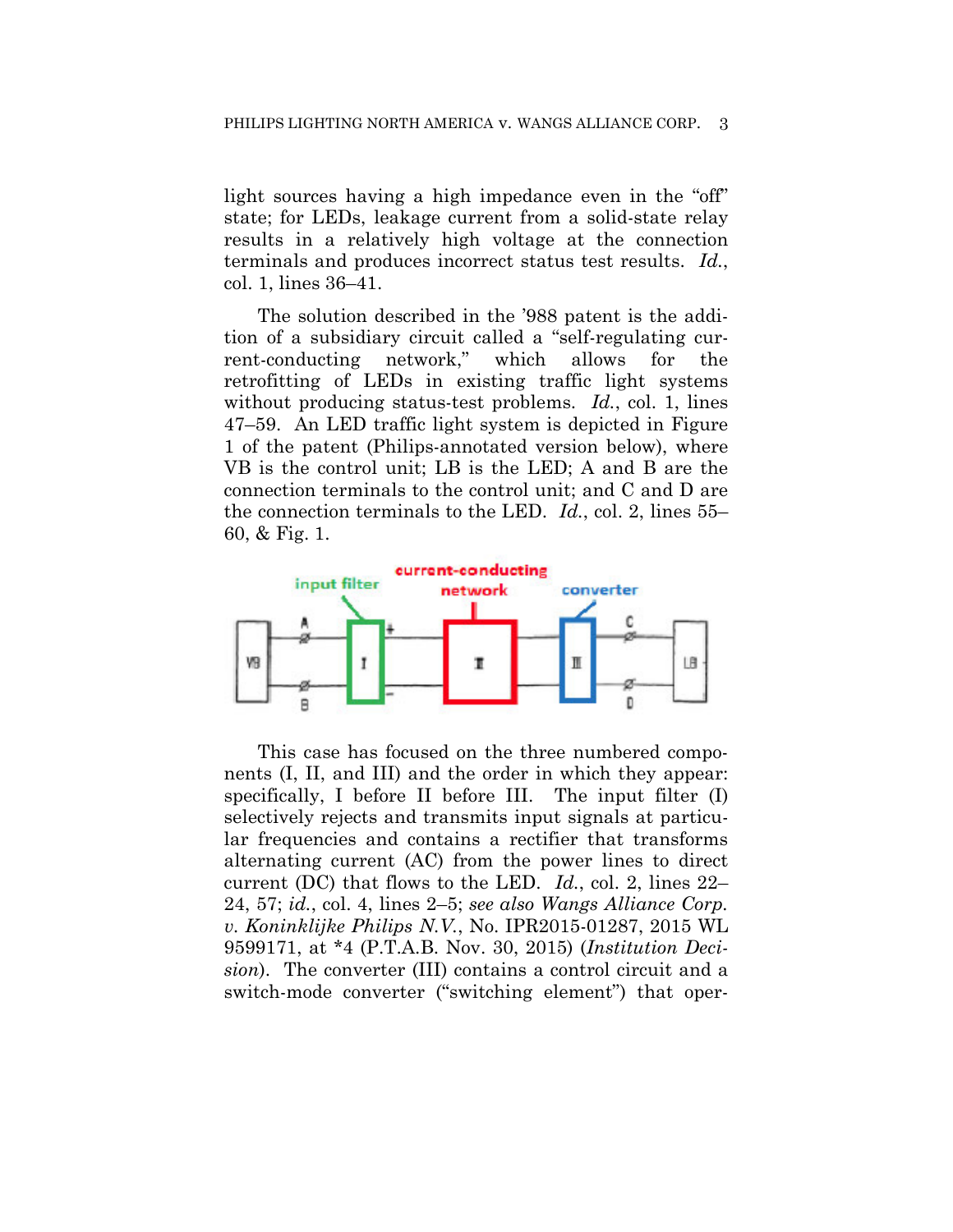ates the LED. '988 patent, col. 2, lines 15–22, 57–58; *id.*, col. 4, lines  $24-60$  & Fig. 4 (control circuit = SC). Between the filter and converter, *i.e.*, after filter I and before converter III, a "self-regulating current-conducting network" (II) drains off the leakage current from the control unit VB when the control unit is in the "off" state, resulting in a low voltage at the connection terminals and therefore producing correct status test results. *Id.*, col. 1, lines 47–55; *id.*, col. 2, lines 59–60.

That configuration is described in independent claim 1 of the patent, which reads:

1. A circuit arrangement for operating a semiconductor light source, said circuit arrangement comprising:

connection terminals for connecting the circuit arrangement to outputs from a control unit for controlling the semiconductor light source;

input filter means coupled to the connection terminals;

a converter comprising a control circuit, said converter being coupled to output means of the input filter means; and

output terminals for coupled to output means of said converter for connecting said circuit arrangement to the semiconductor light source,

characterized in that said converter comprises a switched-mode power supply for providing power to said semiconductor light source, said switched-mode power supply having a switching element which is cyclically switched on and off by said control circuit, and the circuit arrangement further comprises *a self-regulating currentconducting network coupled between said filter means and said converter*, said self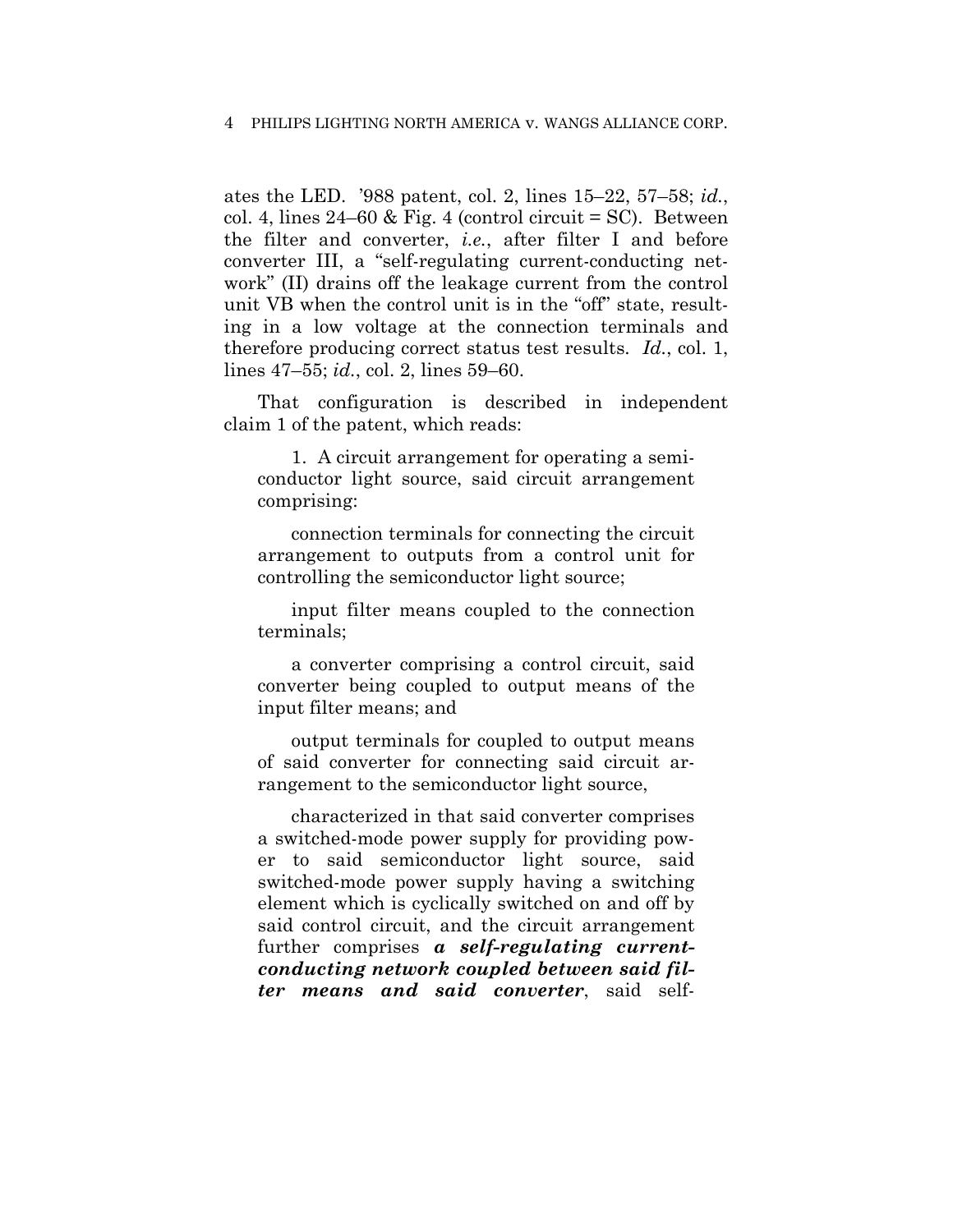regulating current-conducting network draining off a leakage current in the control unit when said control unit is in a non-conducting state.

## Id., col. 5, lines 9–32 (emphasis added).

Dependent claim 2 covers a preferred embodiment, in which the circuit arrangement includes a means for deactivating the current-conducting network when the control unit is in the "on" state so that there is no power dissipation through the current-conducting network. *Id.*, col. 1, line 66 through col. 2, line 3. Claim 2 reads: "The circuit arrangement as claimed in claim 1, characterized in that the circuit arrangement comprises means [f]or deactivating the self-regulating current-conducting network [w]hen the converter is switched on." *Id.*, col. 5, lines 33–36. The deactivating means in that preferred embodiment may be separate from the other components in Figure 1 or may, in a further preferred embodiment, form part of the control circuit of the converter III. *Id.*, col. 3, lines 33–60 & Figs. 2–3.

### B

Wangs Alliance Corporation filed a petition for an inter partes review of the '988 patent under 35 U.S.C. §§ 311–19. The Board instituted a review of claims 1 and 2 as likely unpatentable for obviousness under 35 U.S.C. § 103 based on the combination of U.S. Patent No. 5,661,645 (Hochstein) and U.S. Patent No. 5,075,601 (Hildebrand). *Institution Decision*, 2015 WL 9599171, at \*9. The Board issued a final written decision on November 23, 2016, concluding that both claims 1 and 2 are unpatentable for obviousness based on the Hochstein/ Hildebrand combination.J.A. 1–55 (Final Written Decision, *Wangs Alliance Corp. v. Koninklijke Philips N.V.*, No. IPR2015-01287 (P.T.A.B. Nov. 23, 2016), Paper No. 60 (*Board Decision*)).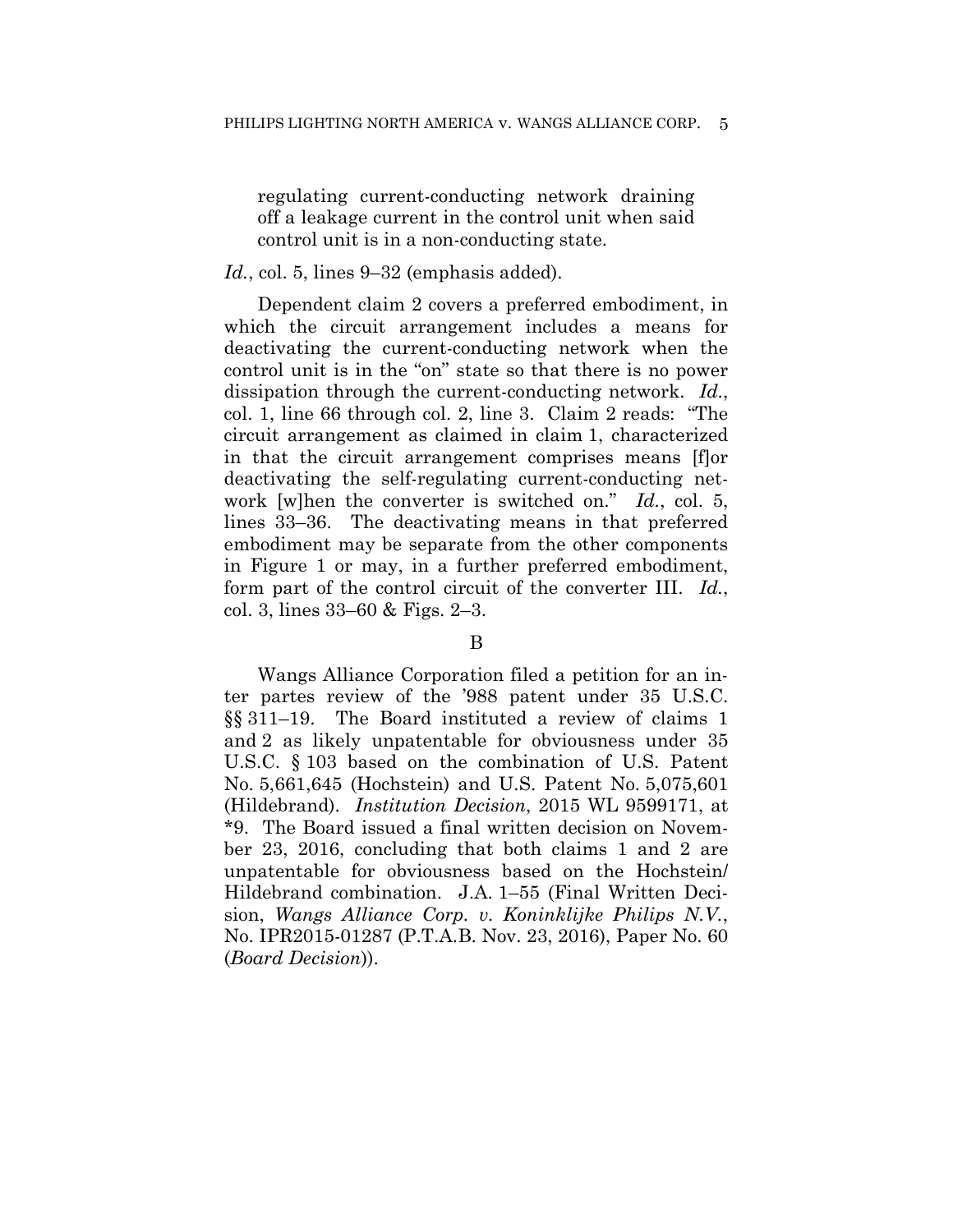Philips timely appealed that decision. We have jurisdiction under 28 U.S.C. § 1295(a)(4)(A).

## II

Philips challenges, for lack of substantial evidence support, the Board's factual findings that a skilled artisan would have been motivated to combine Hochstein and Hildebrand and had a reasonable expectation of success based on that combination. *See Novartis AG v. Torrent Pharms. Ltd.*, 853 F.3d 1316, 1324 (Fed. Cir. 2017). We reject both challenges.

## A

Substantial evidence supports the Board's determination that a person of ordinary skill in the art would have been motivated to combine Hochstein and Hildebrand. Hochstein specifically addresses the leakage current problem caused by using LEDs in traditional traffic signal lights, and it proposes a solution that drains leakage current without causing inefficient use of electric power (poor power factor). Hochstein, col. 5, lines 11–26; *id.*, col. 6, lines 31–62. Hochstein's Figure 5, reproduced in the Board's decision with annotations by Philips, shows the (now undisputed) correspondence to the '988 patent elements at issue:

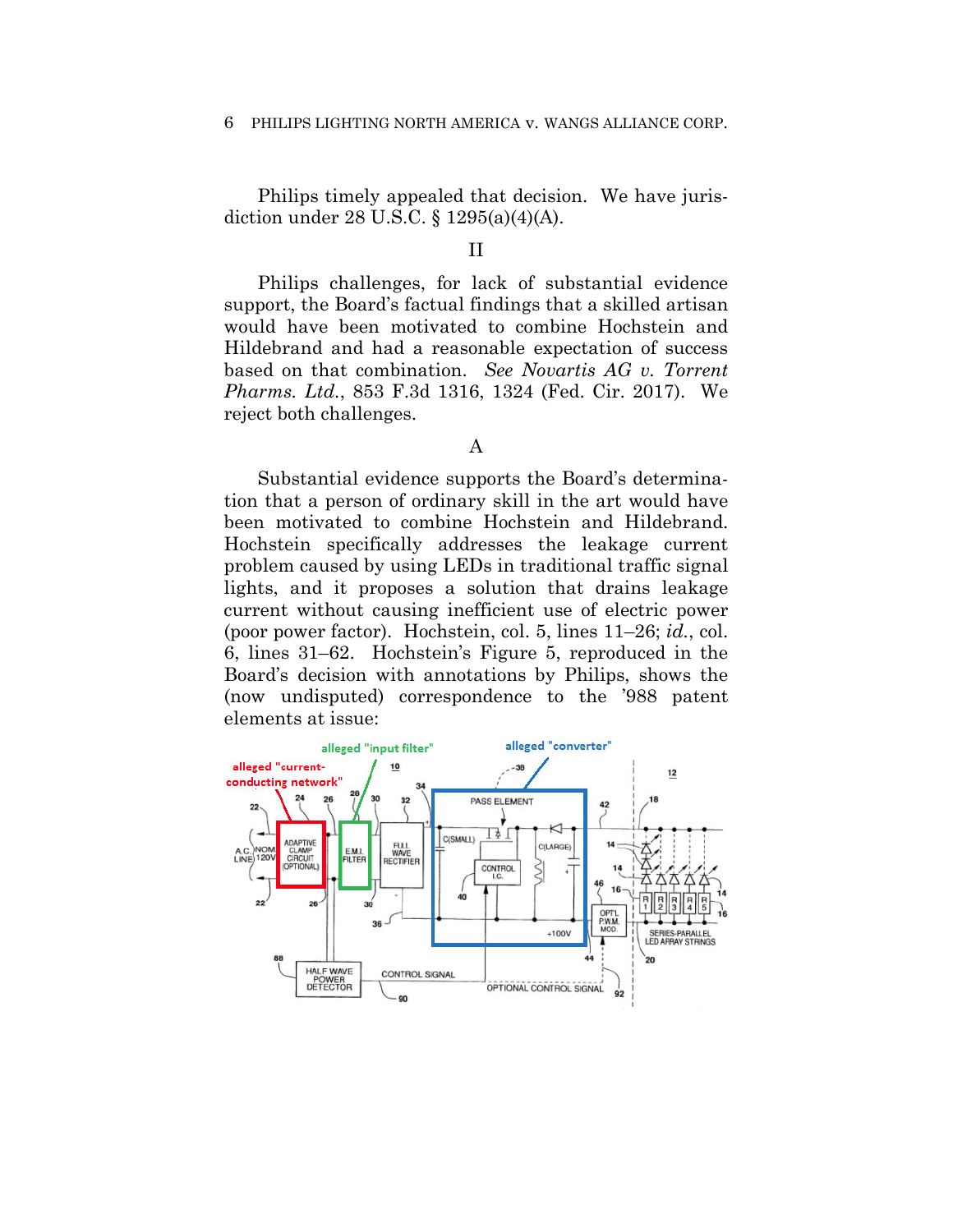## *Board Decision* at 27.

1

As seen in the figure, an optional adaptive clamp circuit, corresponding to the "current-conducting network" in the '988 patent, is placed across the input terminals of the power lines. Hochstein, col. 7, lines 17–19. The location of the adaptive clamp circuit between the control unit and the LEDs allows the adaptive clamp circuit to monitor the line voltage and switch itself in or out of the circuit as necessary. *Id.*, col. 7, lines 39–50. Meanwhile, the input filter component "keeps conducted interference from feeding back into the power lines where it might cause problems to other circuitry on the line." *Id.*, col. 5, lines 33–35. In the configuration in Hochstein, the adaptive clamp circuit is before the filter, not "between" the filter and the converter, as required by claim 1 of the '988 patent. '988 patent, col. 5, lines 27–29.1 Hochstein gives no reason for placing the adaptive clamp circuit before, instead of after, the filter. *See Board Decision* at 44.

Hildebrand shows a traffic light system with an order of pertinent components that matches the order in the '988 patent, though not in the LED context. Like Hochstein and the '988 patent, Hildebrand recognizes the leakage current and status test problem; but Hildebrand discusses that problem in the context of replacing traditional incandescent lamps with neon or fluorescent traffic lights, not LEDs. Hildebrand, col. 1, lines 11–33.Hildebrand proposes using a "dynamic load" circuit (corresponding to the '988 patent's "current-conducting network") to drain the excess current at low voltages. *Id.*, col. 1, lines 34–41. Hildebrand places the "dynamic load" circuit after the input filter, *i.e.*, as in the '988 patent, "between" the filter and the converter. *Board Decision* 

<sup>1</sup> We focus on claim 1, as Philips makes no separate arguments on appeal as to dependent claim 2.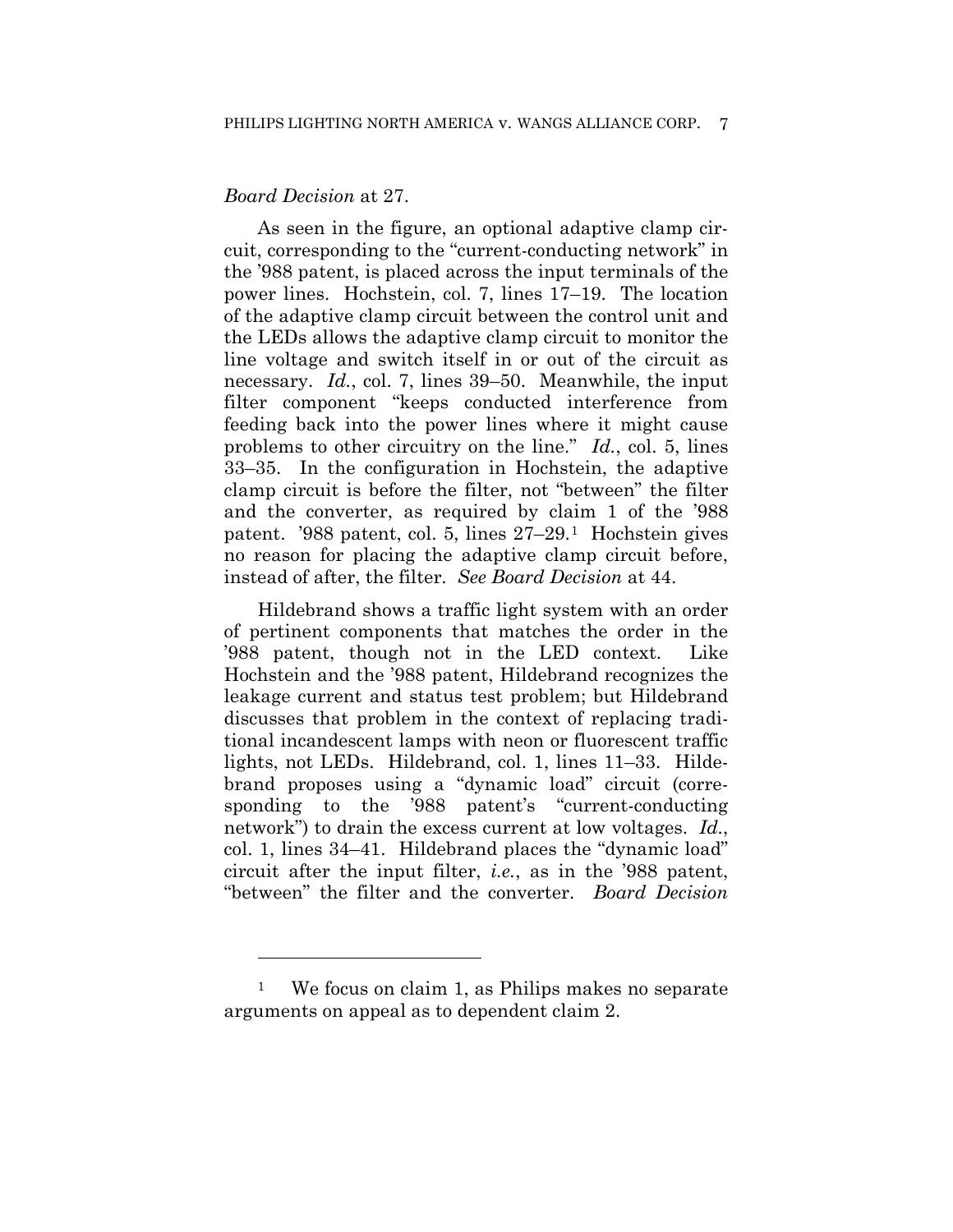at 31; *see* Hildebrand, col. 5, line 57 through col. 6, line 6 & Fig. 1A.

On appeal, Philips does not dispute the Board's finding that the invention in claim 1 of the '988 patent is disclosed by the combination of Hochstein and Hildebrand—*i.e.*, by using Hochstein's group of components, including an LED, but with Hildebrand's sequencing (current-conducting network *after* the input filter). Philips argues, however, that the Board improperly failed to identify an "affirmative reason" to combine Hochstein and Hildebrand and instead relied solely on the notion that choosing the order of components was a matter of "design choice." Philips's Br. 23. We disagree with Philips's reading of the Board decision, and we conclude that the Board's rationale for the combination was sufficient under *KSR International Co. v. Teleflex Inc.*, 550 U.S. 398 (2007).

The Board did not rely on a broad notion of "design choice" as sufficient to find that a skilled artisan would have combined the references; to the contrary, it refused to adopt a "mere[] asserti[on]" of "design choice" and insisted on reviewing the context-specific evidence for the soundness of that rationale in the particular circumstances of this review. *Board Decision* at 36. The Board first found that both references address the same problem (*i.e.*, leakage current in traffic signal systems employing a light source different from traditional incandescent lamps) and propose similar solutions (*i.e.*, similar circuitry—adaptive clamp circuit in Hochstein, and dynamic load circuit in Hildebrand). *Id.* at 32–35. Both "references are thus substantially pertinent to solving precisely the same problem addressed by the '988 patent and show the demand for designs that solve the known problem," including the two in Hochstein and Hildebrand. *Id.* at 33.

The Board also made a specific finding that changing the order of the filter and adaptive clamp circuit (current-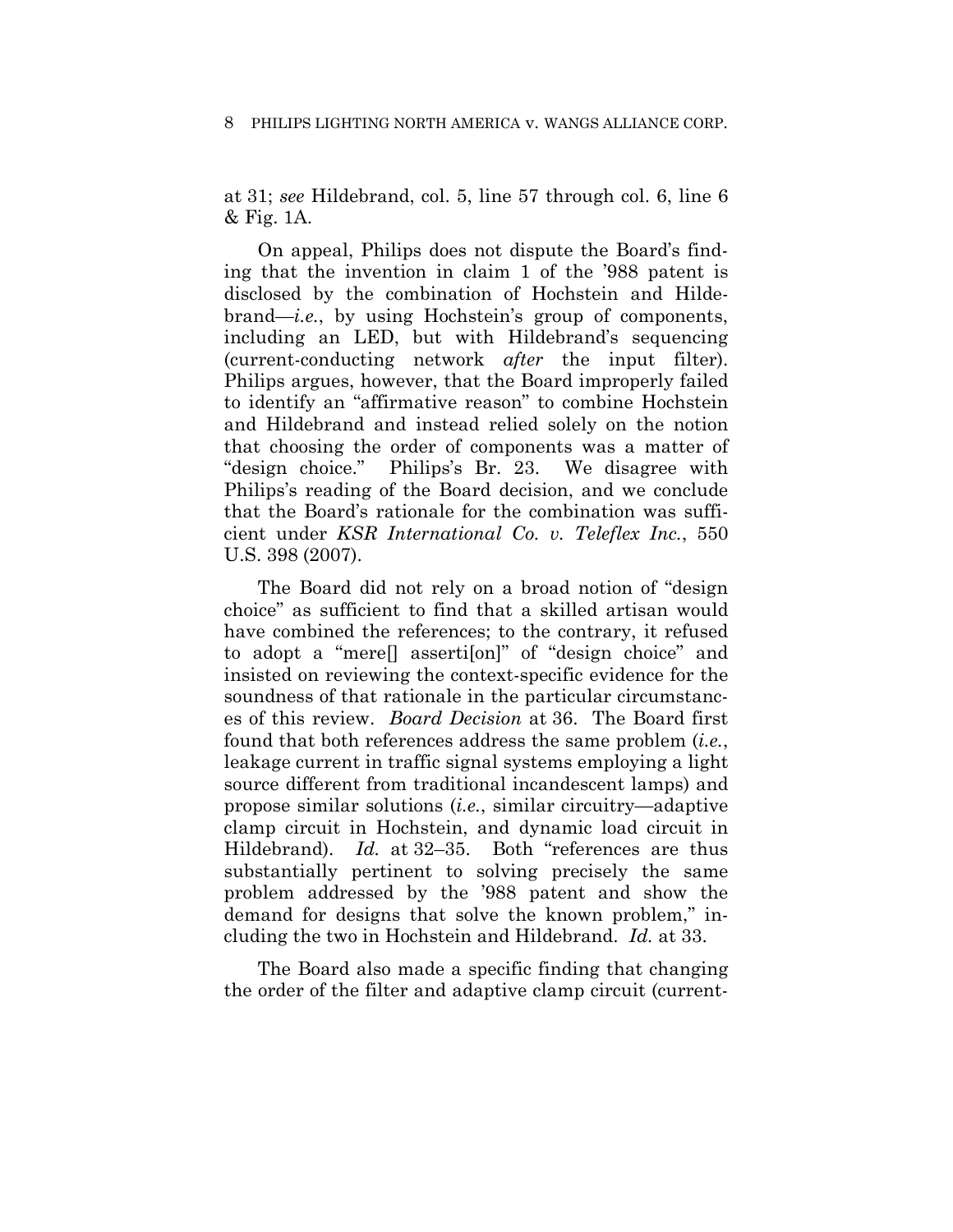conducting network analogue) in Hochstein was an obvious matter of design choice because the two designs were known in the art, recognized as solutions to the particular problem, and functionally equivalent. *Id.* at 36–45. The Board determined that a person of skill in the art would look to both Hochstein and Hildebrand to solve the leakage current problem and that those two references "disclose the two possible locations for the circuitry that drains the leakage current: either before an input filter or after an input filter." *Id.* at 38. The Board further found that Hochstein nowhere teaches that the filter's function includes protection of the adaptive clamp circuit from converter-generated noise or precludes placement of the filter before the adaptive clamp circuit (the location in Hildebrand and the '988 patent). *Id.* at 43–44.

For further support, the Board pointed to an excerpt from the textbook *Fundamentals of Power Electronics*, which states that "[i]t is nearly always required that a filter be added at the power input of a switching converter." *Id.* at 43 (quoting Robert W. Erickson, *Fundamentals of Power Electronics* 377 (2d ed. 2001)).2 Based on that excerpt, the Board found that a person of ordinary skill would understand not only the operation of that filter but also that the "fundamental placement" of the filter is at the power input. *Id.* at 44.

Based on the teachings of Hildebrand and Hochstein and the testimony of Wangs's expert Mr. Robert Tingler, with support from *Fundamentals of Power*, the Board found that a person of skill, reading Hochstein, would know that the input filter may be placed at the power

<sup>2</sup> Philips argues in its reply brief in this court that the Board was not entitled to rely on this particular excerpt from *Fundamentals of Power*. Philips's Reply Br. 18–22. But Philips did not so argue in its principal brief. We therefore do not consider the argument.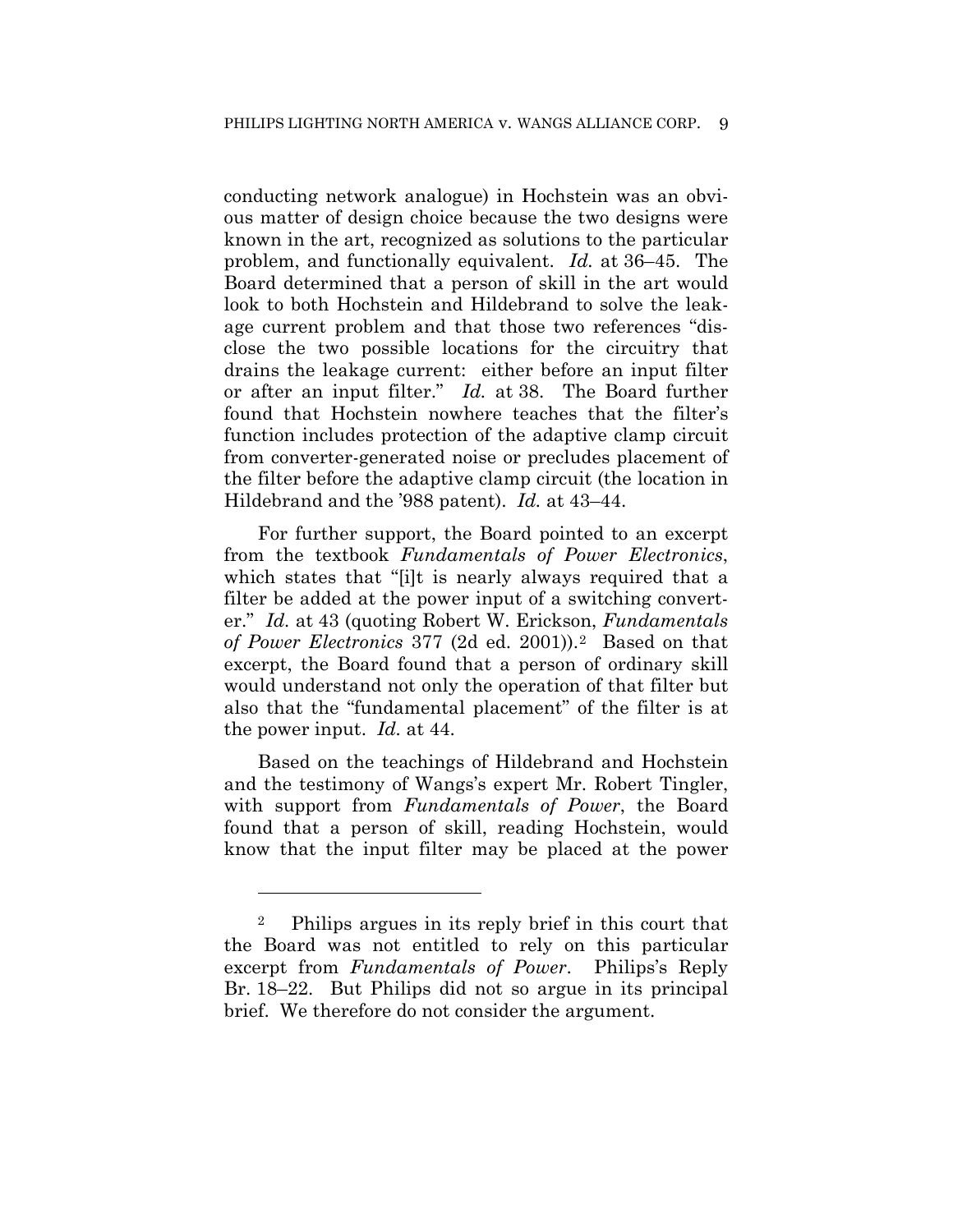input *before* the adaptive clamp circuit, as shown in Fig. 1A in Hildebrand and in Figure 1 of the '988 patent. *Id.* at 41–45; *see also id.* at 37 ("The various differences between Hochstein and Hildebrand have not been shown to be of particular relevance to selecting whether to place the adaptive clamp circuit after the [input] filter.").

The Board considered, but rejected, Philips's argument that a skilled artisan would not place Hochstein's input filter before the adaptive clamp circuit because that modified configuration would expose the adaptive clamp circuit to malfunctioning noise from the converter. *See id.* at 43 (noting that Philips's expert Dr. Regan Zane testified in his deposition that a skilled artisan would not know how to address any noise issues and speculated that such noise "could cause undesirable behavior," but not testifying as to what level of noise would be generated by the converter or its result) (quoting J.A. 1246–47). The Board was persuaded by the record evidence, including the testimony of Wangs's expert Mr. Tingler, that, even if the adaptive clamp would be exposed to noise from the converter, the noise from the converter would not be a "malfunctioning" noise that would counsel against the adoption of a filter-first configuration by a relevant skilled artisan, who would be able to identify and mitigate any noise. *Id.* at 42–43.3 The Board ultimately found "that it is highly unlikely that [the] adaptive clamp circuit would be affected by noise, and thus malfunction." *Id.* at 45.

Philips complains that the Board did not identify the specific "affirmative reason" for a person of skill looking at Hochstein to adopt the alternative configuration in Hildebrand. But in the circumstances of this case, we conclude, Philips is demanding too much. Under *KSR*, we see no need for more than what the Board found in this case,

<sup>3</sup> In section II.B *infra*, we discuss this expert dispute about noise malfunction further.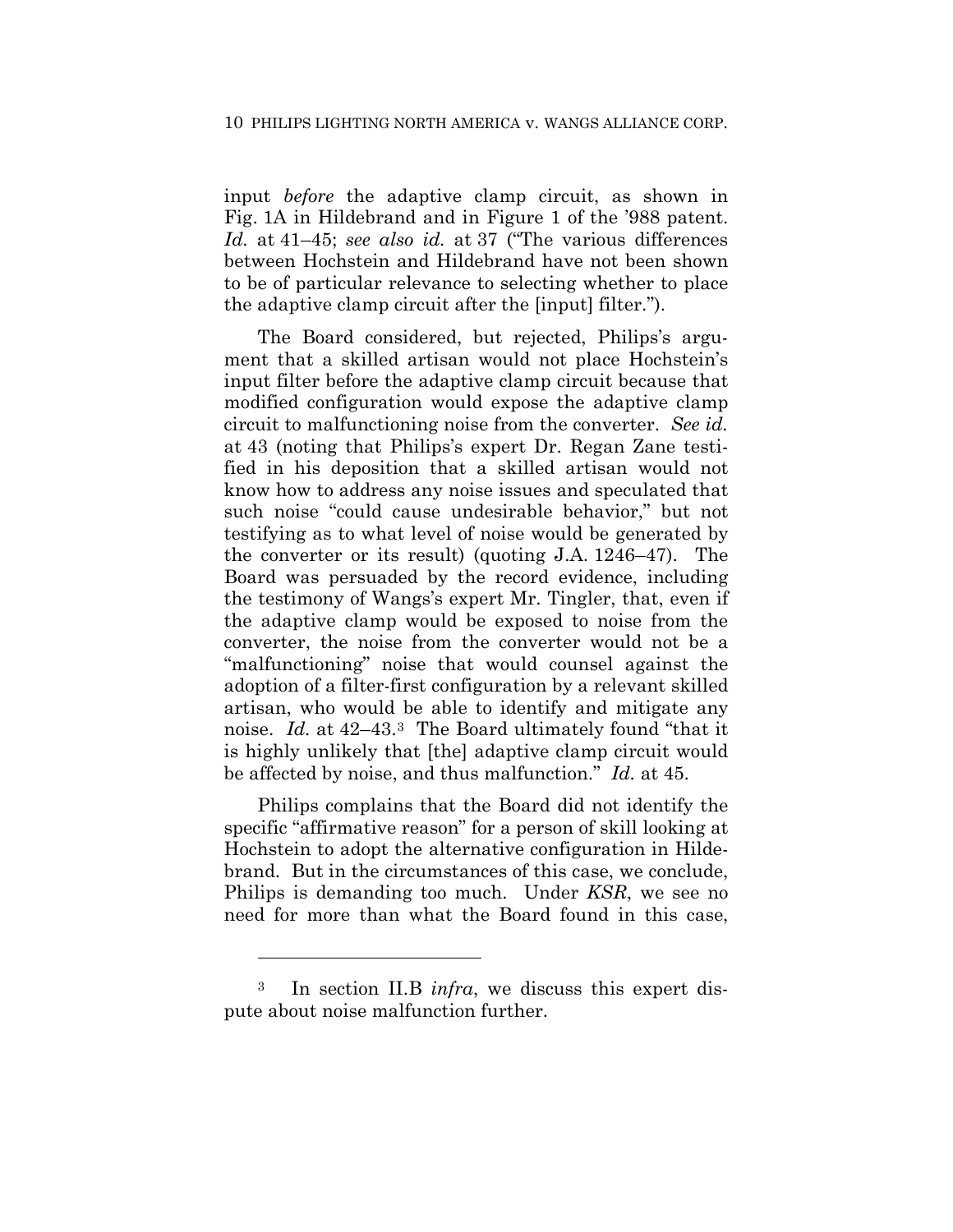including that (1) there were just two obvious design choices in the respect put at issue (Hochstein and Hildebrand), which solve the same problem in the same way but with the filter and current-conducting network swapped in their locations, (2) the two references "show the demand for designs that solve the known problem," *id.* at 33; (3) Hildebrand's location choice was a common and approved design that could be used in Hochstein; and (4) Hochstein would not malfunction if modified to use such a design. These findings suffice to establish a reason for a skilled artisan, seeking to solve the status-test problem, to use a three-component circuit arrangement as found in both references and to choose either of the two disclosed orders of the first two components within that arrangement—specifically, the order that is especially common in the art and that is used in the '988 patent. *See KSR*, 550 U.S. at 416 (combining "familiar elements according to known methods is likely to be obvious when it does no more than yield predictable results").

For those reasons, we conclude that substantial evidence supports the Board's finding of a motivation to combine.4

B

Philips challenges the Board's finding that a person of ordinary skill in the art would have had a reasonable expectation of success in changing the order of the filter and adaptive clamp in Hochstein. Philips contends that, unless the filter remained between Hochstein's adaptive

<sup>4</sup> Because we do not rely on the Board's additional reasoning in a footnote of its decision that changing the order of Hochstein's filter and adaptive clamp would provide an additional benefit, *Board Decision* at 44 n.12, we need not address Philips's contention that Philips lacked adequate notice of that reasoning.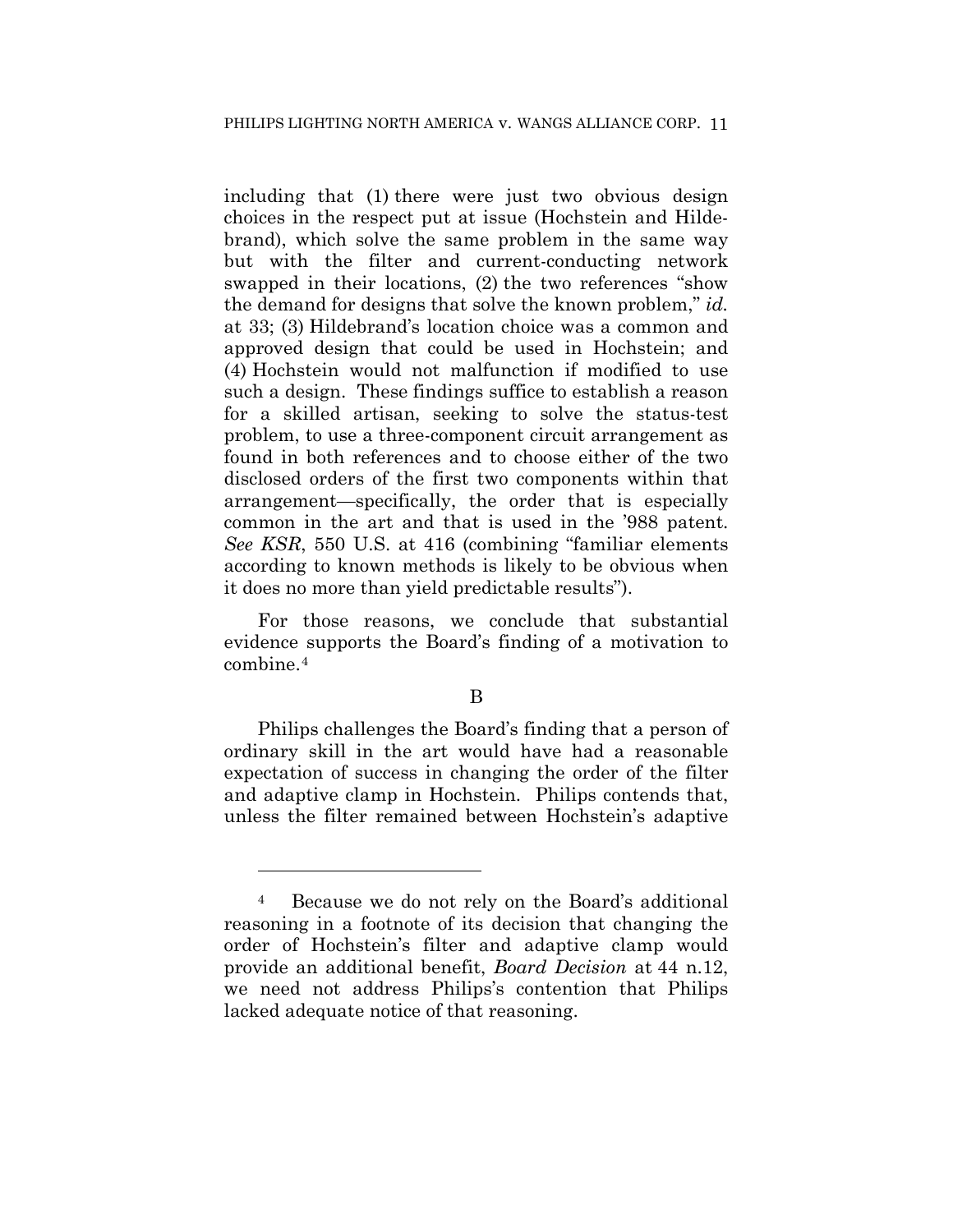clamp and buck/boost converter, the converter would introduce noise that would cause the clamp to malfunction. The Board found that the relevant skilled artisan would have had a reasonable expectation of success because (1) the filter's original placement in Hochstein does not indicate a need to protect the adaptive clamp from noise; (2) any noise from the converter in the swapped configuration can be addressed by a person of skill; and (3) at the time when the adaptive clamp is most susceptible to malfunction, noise from the converter is at its lowest or nonexistent. *Board Decision* at 48 (referring to *id.* at 41–45). We conclude that the Board's finding is supported by substantial evidence.

First, Philips repeatedly characterizes Hochstein as teaching that its filter was intended to protect the *adaptive clamp* in addition to the AC grid, therefore preventing the proposed swap. But Hochstein does not say that, at least not clearly. Hochstein describes the filter as necessary to prevent "conducted interference from feeding back into the power lines where it might cause problems to other circuitry on the lines," Hochstein, col. 5, lines 33–35, and states that "conducted interference is a concern because of the interference potential with other services (radio communications for example)," *id.*, col. 2, lines 60– 63. Both parties' experts agreed on that point. And the Board found that Hochstein nowhere indicates that the filter must be placed between the converter and adaptive clamp to prevent noise from interfering with the functioning of the clamp. *Board Decision* at 44, 48.

Second, Philips argues that Mr. Tingler's testimony (for Wangs) is not sufficient to support the Board's finding that a person of skill could identify and mitigate any potential malfunction from any increased clamp exposure to converter-created noise caused by moving the filter to the pre-clamp position. We disagree. In response to Dr. Zane's testimony (for Philips) about possible malfunction, Mr. Tingler pointed out that Hochstein does not indicate a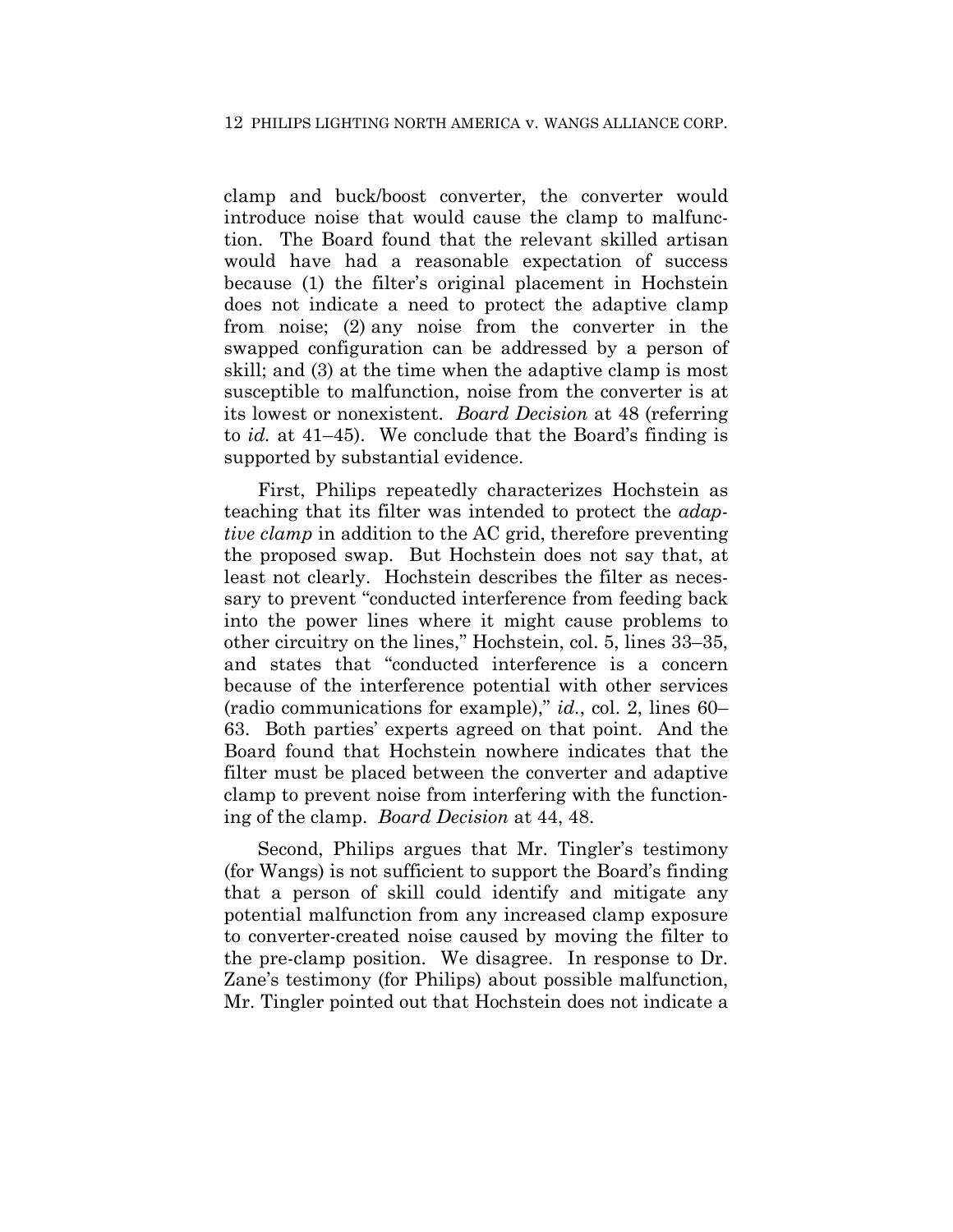concern for protecting the adaptive clamp circuit from noise. J.A. 1062.<sup>5</sup> Even if it were a concern, Mr. Tingler added, a skilled artisan would build a prototype circuit in order to assess how the circuit functioned, including how much, if any, noise from the converter interfered with the adaptive clamp, and the skilled artisan could add "a tiny amount of filtering capacitance" between the converter and adaptive clamp if needed. J.A. 2948. On the record developed in the proceeding, the Board could properly credit Mr. Tingler's explanation.

It may be that Mr. Tingler was not very specific in his response to Dr. Zane's malfunction theory—but neither was Dr. Zane very specific in explaining his theory. Dr. Zane's theory was "that a person of ordinary skill in the art would not recognize what would be required to have a circuit that works properly in moving the adaptive clamp circuit from Hochstein to other locations." *Board Decision*  at 43. He observed that "[t]he adaptive clamp circuit [in Hochstein] would be largely protected from that [electromagnetic interference noise] sitting in its location on the AC line." J.A. 1245. If moved to the Hildebrand location, Dr. Zane stated, the clamp "would be susceptible to any noise that feeds into that circuit, noise that could come from the power converter," and such "noise on the line generated from the power converter could cause undesirable behavior of the circuit." J.A. 1245–46. Dr. Zane did

<sup>5</sup> As Wangs points out, the '988 patent does not require a particular type of converter or explain how noise from any particular converter must be filtered in light of the location of the current-conducting network. *See* Wangs's Br. 20 n.1 (citing '988 patent, col. 2, lines 15–19). Although the current-conducting network in the '988 patent has some internal filtering capacity, the disclosure does not indicate that such filtering is necessary for effective operation of the current-conducting network.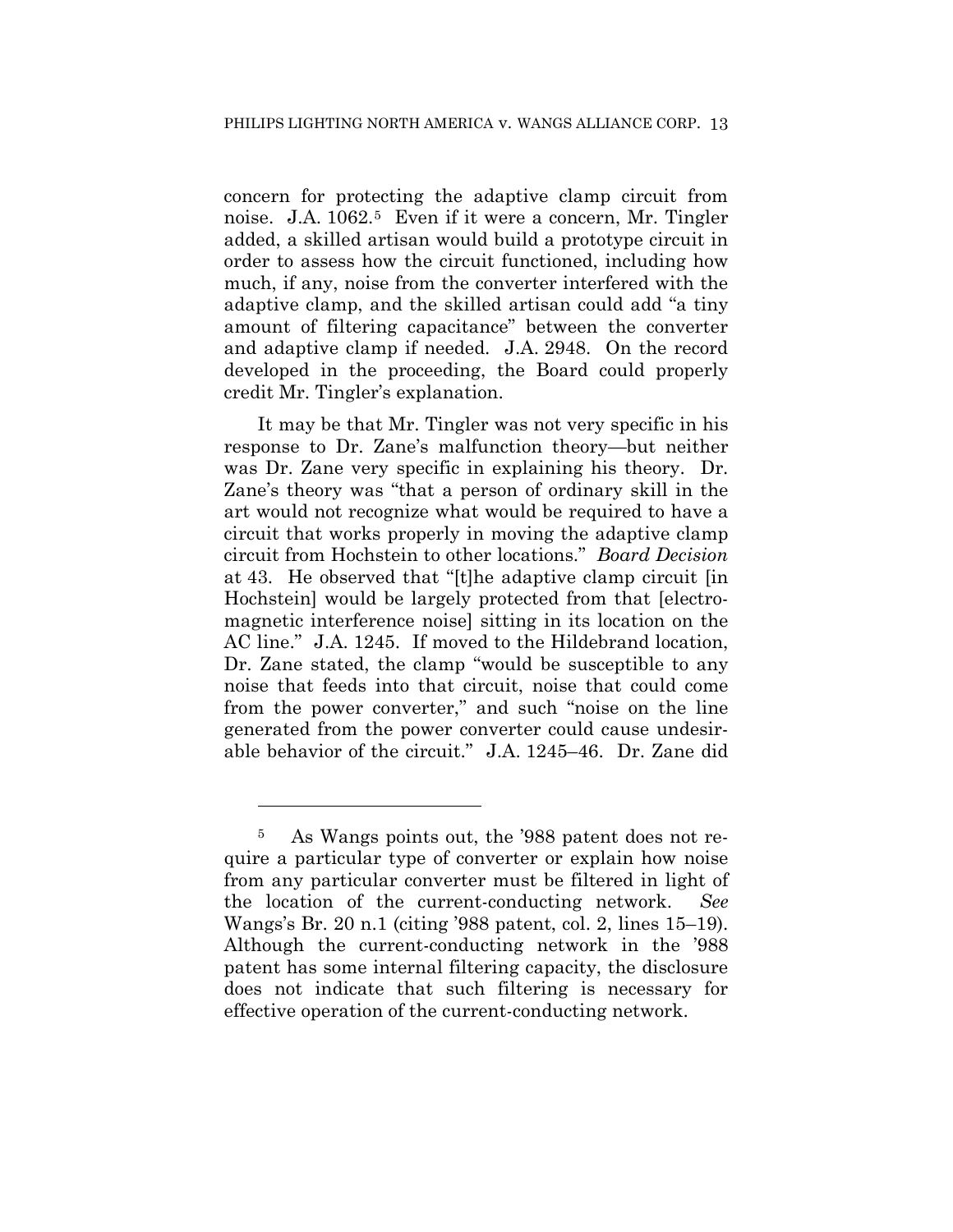not identify how much noise is likely to be introduced by Hochstein's buck/boost converter. Nevertheless, he contended that, if the noise occurs when the voltage level is near the threshold below which the adaptive clamp turns on to drain current, it could cause the adaptive clamp to turn on and off. *See* J.A. 1247–48 (adaptive clamp "changes its behavior" at particular "points . . . according to whatever the design is of that adaptive clamp circuit," which "are the thresholds in the operation"); J.A. 1249 ("My opinion is that the noise that would be generated on the line could cause undesirable behavior of the circuit including, but not limited to, the turn on and off at these threshold points."). Without any identification by Dr. Zane of a specific noise-level problem, the Board did not have to require Mr. Tingler to identify a solution more specific than he described.

Finally, Philips attacks the Board's third finding, *i.e.*, that converter noise is at its lowest when the adaptive clamp is most susceptible to malfunction, as "unsupported and manifestly erroneous." Philips's Br. 37. But the Board's finding of a reasonable expectation of success logically can stand on the Board's first two findings, including the finding that a relevant skilled artisan could identify and mitigate any potential malfunction from relocating the filter; and Philips has not shown otherwise. In any event, this third finding was neither unsupported nor manifestly erroneous.

As Philips recognizes, Philips's Br. 39 n.5, the Board's finding was based on Mr. Tingler's explanation that the adaptive clamp actively clamps (drains leakage current) only when the buck/boost converter is off and not generating noise. *See Board Decision* at 44 (citing J.A. 1063–64). Mr. Tingler reasoned that "because the adaptive clamp is not operating when the converter is on, and because the converter is the source of the [electromagnetic interference] noise, it is highly unlikely that the adaptive clamp circuit could be affected by such noise." J.A. 1064. Based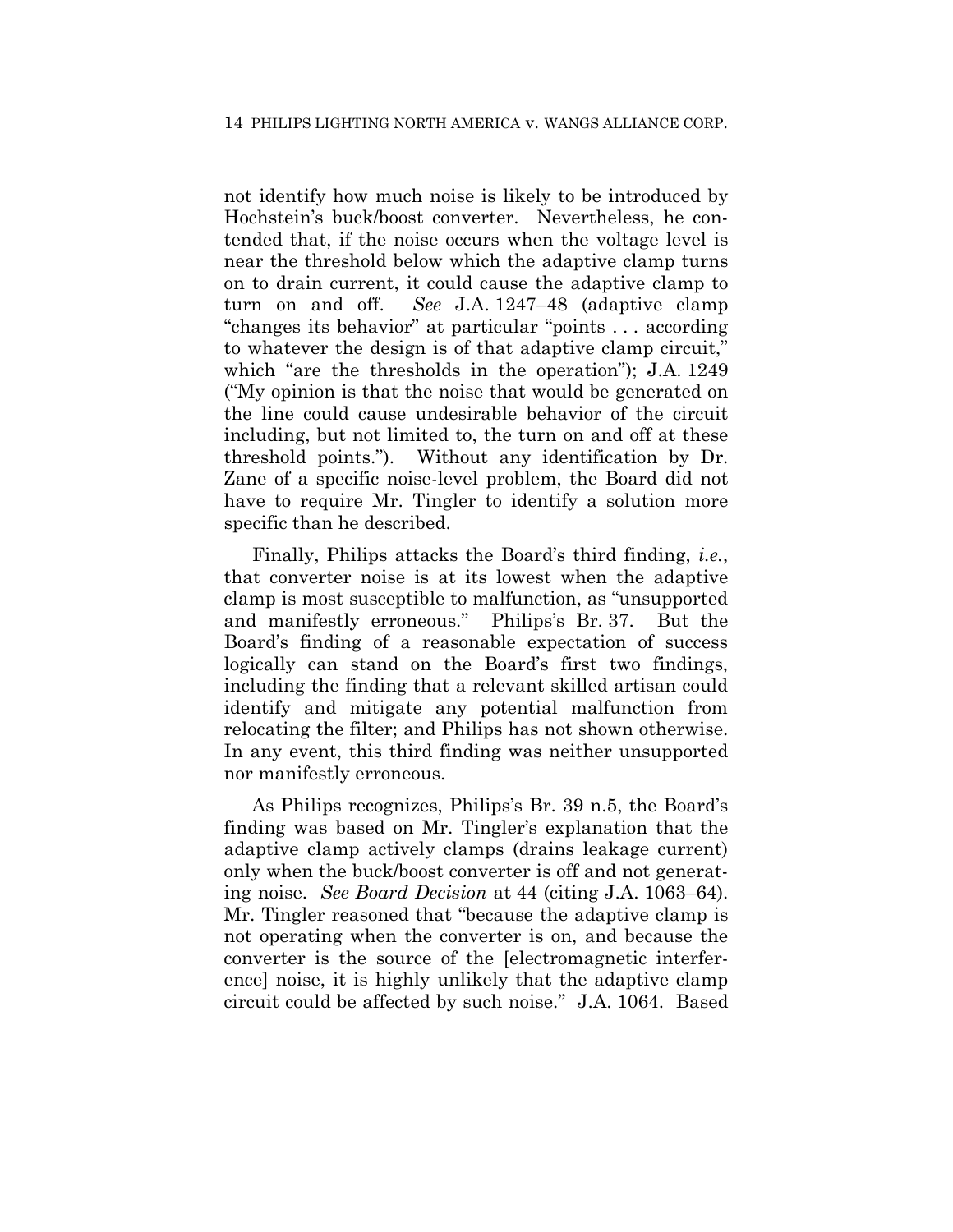on that testimony, the Board "deduce[d] that, when the converter is off, any noise from the converter is at its lowest or absent when the adaptive clamp circuit is supposed to sense the threshold voltage in order to drain the current." *Board Decision* at 44.

In making that finding, the Board properly focused on the source of the potential "malfunction" suggested by Philips's expert—noise generated when the voltage is at a level near the clamp's on/off threshold for its draining operation (*e.g.*, 40 volts, *see* Hochstein, col. 6, lines 42–45; *id.*, col. 7, lines 53–57), causing the clamp mistakenly to switch to or from the draining position. *See* J.A. 1245–49 (Zane deposition testimony). And the Board had a sufficient basis, in Mr. Tingler's testimony and Hochstein, to find that such a mistake is unlikely to occur when the converter is making noise of any significance. The Board could find that such noise occurs only when the converter is on. When the converter is on, however, although there may be noise, it is highly unlikely to matter for the clamp's on/off decision. That is because the clamp bases that decision on voltage being below an on/off threshold that is far lower than the voltage present when the converter is on. *See* Hochstein, col. 6, lines 36–45 ("The adaptive clamp circuit monitors the input voltage feeding the LED array" and "assumes that voltages lower than a certain value (typically 40 volts) are due to leakage currents through the solid state control relay or switch."); *id.*, col. 7, line 63 to col. 8, line 1 (voltage of 120V applied when light turns on); J.A. 1064 (120V applied when light, hence converter, is on). On the evidence, it is reasonable to find that any noise from the converter is unlikely to cause the clamp to somehow sense, at the already high level of voltage, a much lower level of voltage at which the clamp makes its on/off decision.

For those reasons, we see no reversible error in the Board's determination that a person of skill would have